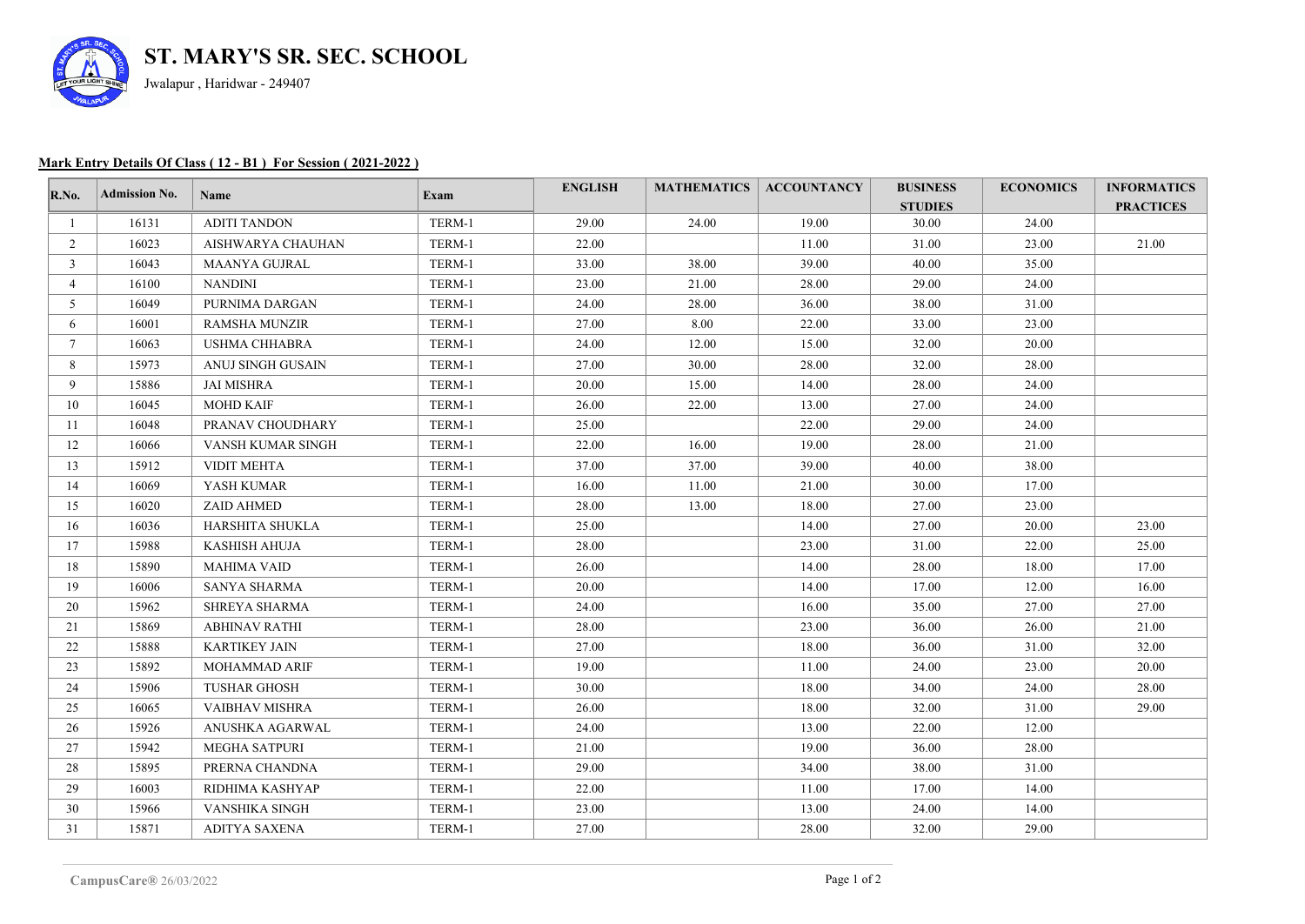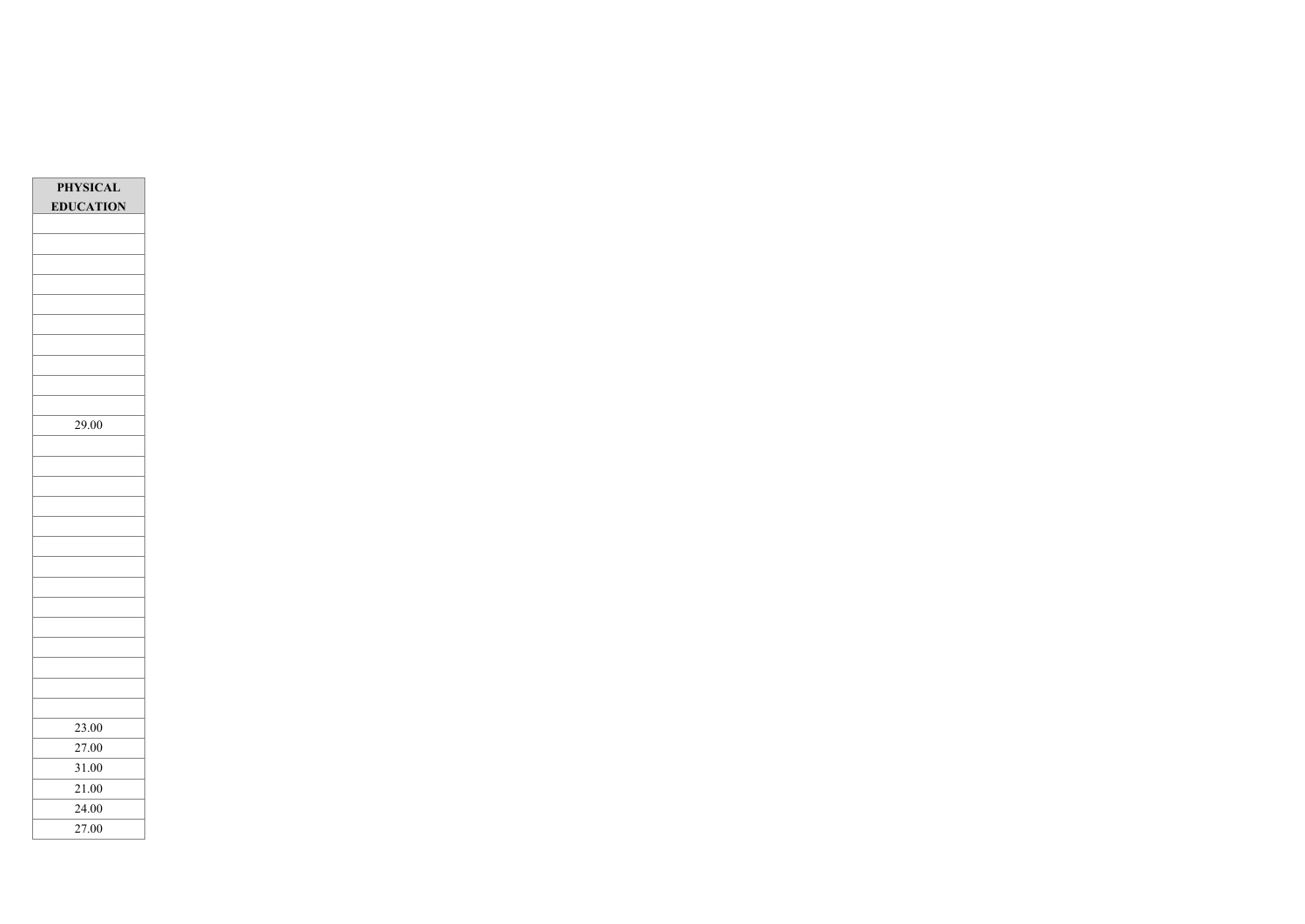## **Mark Entry Details Of Class ( 12 - B1 ) For Session ( 2021-2022 )**

| $\mathbf{R}.\mathbf{No}$ . | <b>Admission No.</b> | Name            | Exam   | <b>ENGLISH</b> | <b>MATHEMATICS</b> | <b>ACCOUNTANCY</b> | <b>BUSINESS</b> | <b>ECONOMICS</b> | <b>INFORMATICS</b> |
|----------------------------|----------------------|-----------------|--------|----------------|--------------------|--------------------|-----------------|------------------|--------------------|
|                            |                      |                 |        |                |                    |                    | <b>STUDIES</b>  |                  | <b>PRACTICES</b>   |
| 32                         | 16140                | <b>AMAN ALI</b> | TERM-1 | 13.00          |                    | 11.00              | 14.00           | 16.00            |                    |
| 33                         | 15898                | ROMANCH ARORA   | TERM-1 | 28.00          |                    | 32.00              | 35.00           | 36.00            |                    |
| 34                         | 15964                | SHUBHENDU SINGH | TERM-1 | 9.00           |                    | 10.00              | 21.00           | 15.00            |                    |
| 35                         | 16015                | VAIBHAV NARANG  | TERM-1 | 31.00          |                    | 27.00              | 31.00           | 24.00            |                    |
| 36                         | 16138                | VISHAL KUMAR    | TERM-1 | 20.00          |                    | 19.00              | 24.00           | 17.00            |                    |